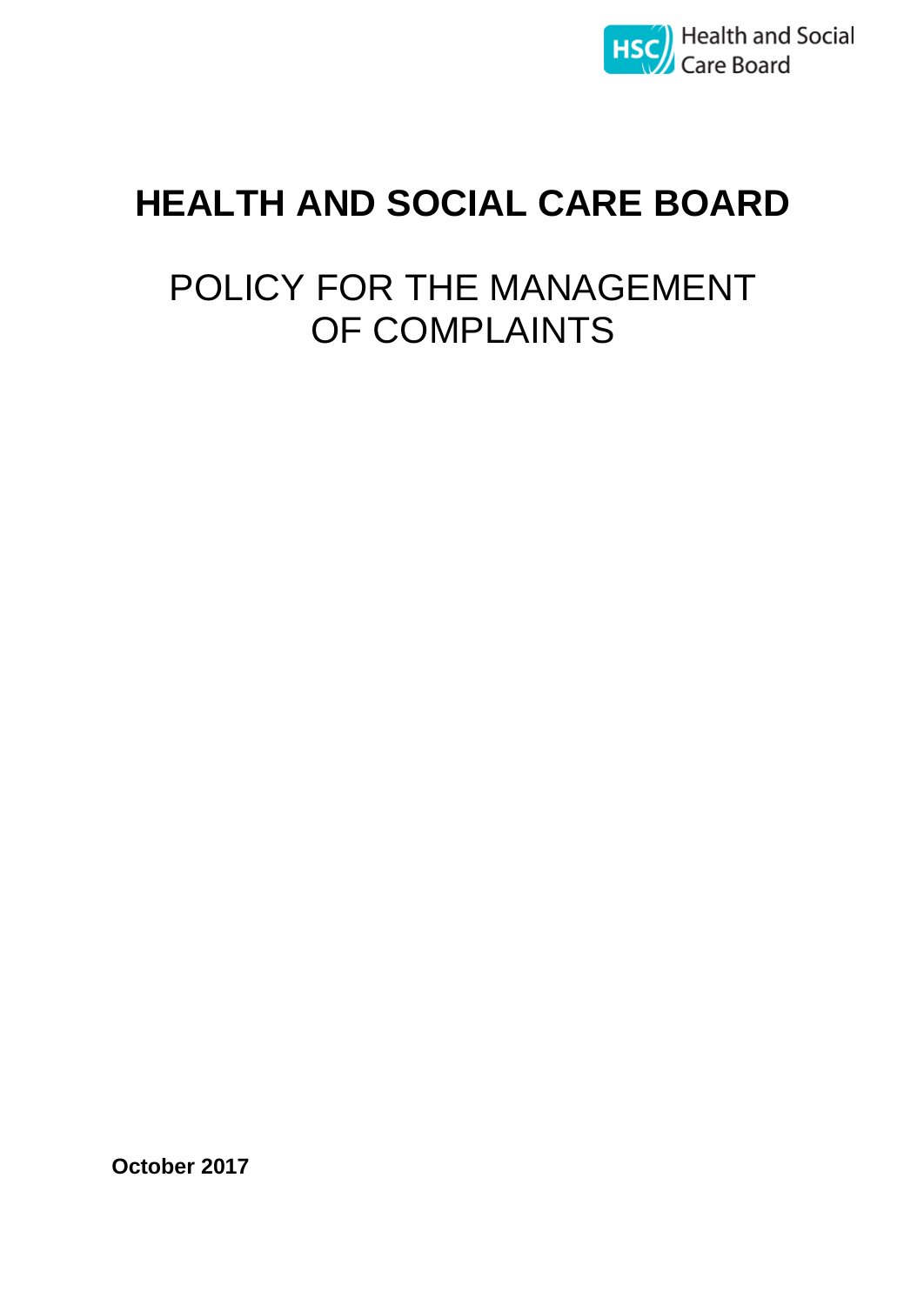## 1. **Introduction**

- 1.1 This policy sets out how staff working within the Health and Social Care Board (HSC Board) should deal with complaints raised by service users or former service users. It outlines a consistent procedure on complaints relating to the HSC Board, its actions and decisions are to be handled; and also how the monitoring of complaints processes and outcomes relating to the HSC Board, HSC Trusts and Family Practitioner Services is conducted. These procedures reflect the new arrangements for dealing with complaints which became effective from 1 April 2009 and should be read in conjunction with "Complaints in Health and Social Care: Standards and Guidelines for Resolution and Learning" (thereafter the HSC Complaints Procedure).
- 1.2 The proper handling of complaints, suggestions or queries is a fundamental responsibility of the HSC Board. Complaints should therefore be dealt with promptly, sympathetically and constructively. It is important that every complainant should feel that his or her complaint has been dealt with appropriately.

# **What the Policy Covers**

- 1.3 This policy deals with complaints about care or treatment, or about issues relating to the provision of health and social care. Complaints may, therefore, be raised about services provided by:
	- The Health and Social Care Board (HSC Board)
		- o Commissioning and purchasing decisions (for individuals);
	- Family Practitioner Services (FPS).

# **What the Policy does not cover**

- 1.4 This policy does **not** deal with complaints about:
	- Private care and treatment or services including private dental care or privately supplied spectacles; or
	- Services not provided or funded by the HSC, for example, provision of private medical reports.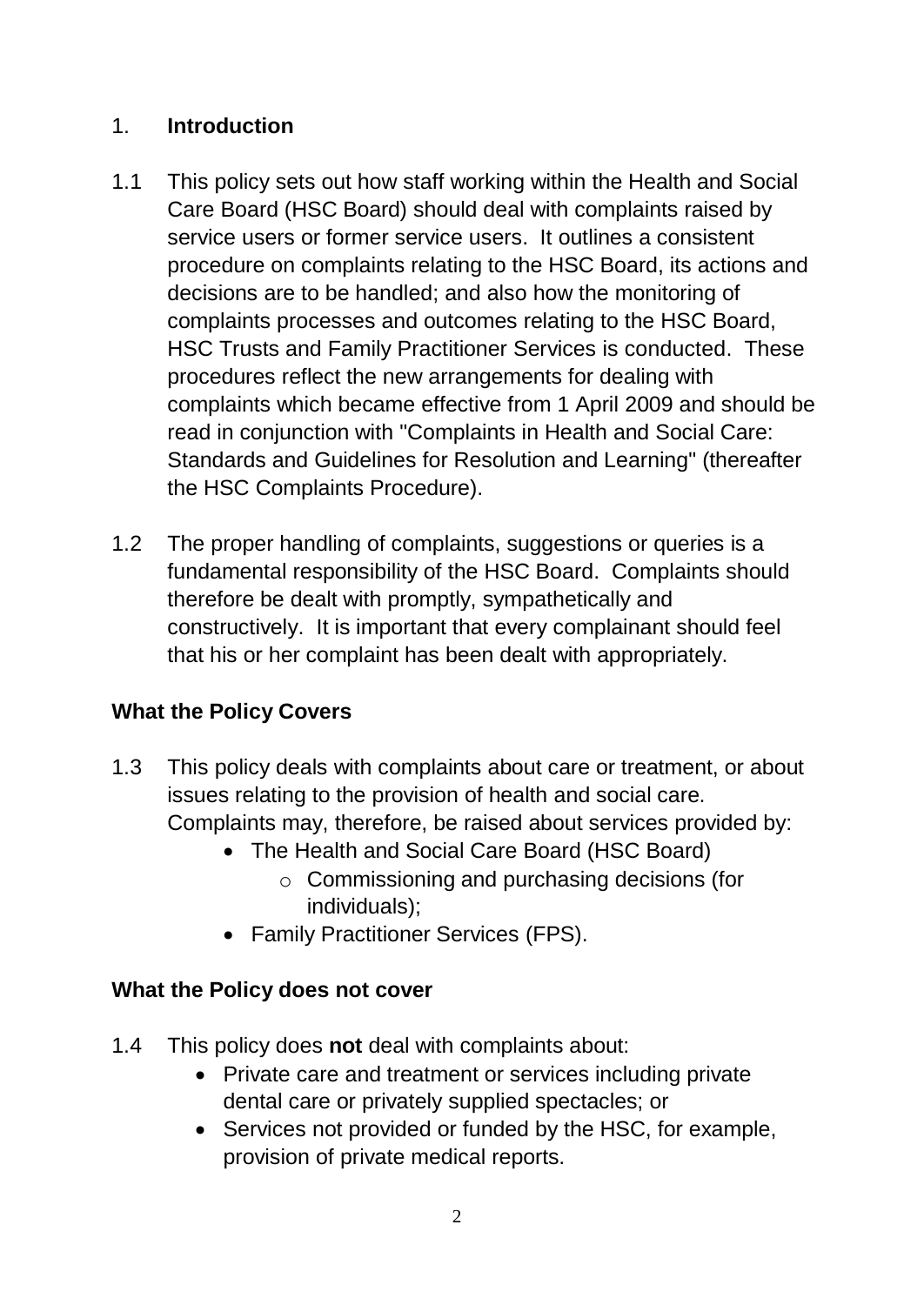- 1.5 Complaints may be raised within an organisation, which that organisation needs to address, but do not fall within the scope of the HSC Complaints Procedure. When this occurs, the HSC Organisation should ensure that there are other processes in place to deal with these concerns. For example:
	- staff grievances
	- an investigation under the disciplinary procedure
	- an investigation by one of the professional regulatory bodies
	- services commissioned by the HSC Board;
	- a request for information under Freedom of Information;
	- access to records under the Data Protection Act 1998
	- an independent inquiry
	- a criminal investigation
	- the Child Order Representations and Complaints Procedure
	- protection of vulnerable adults
	- child protection procedures
	- coroner's cases
	- legal action.
- 1.6 HSC Board staff may complain about the way they have been dealt with under the HSC Complaints Procedure and, provided they have exhausted the local grievance procedure, may complain to the NI Public Services Ombudsman, (the Ombudsman). Family Health Services Practitioners may complain to the Ombudsman about the way they have been dealt with under the HSC Complaints Procedure.

## **Confidentiality**

1.7 The HSC Board must be cognisant of the legal and ethical duty to protect the confidentiality of the service user's information as set out in the Data Protection Act 1998 and the Human Rights Act 1998. The common law duty of confidence must also be observed. Ethical guidance is provided by the respective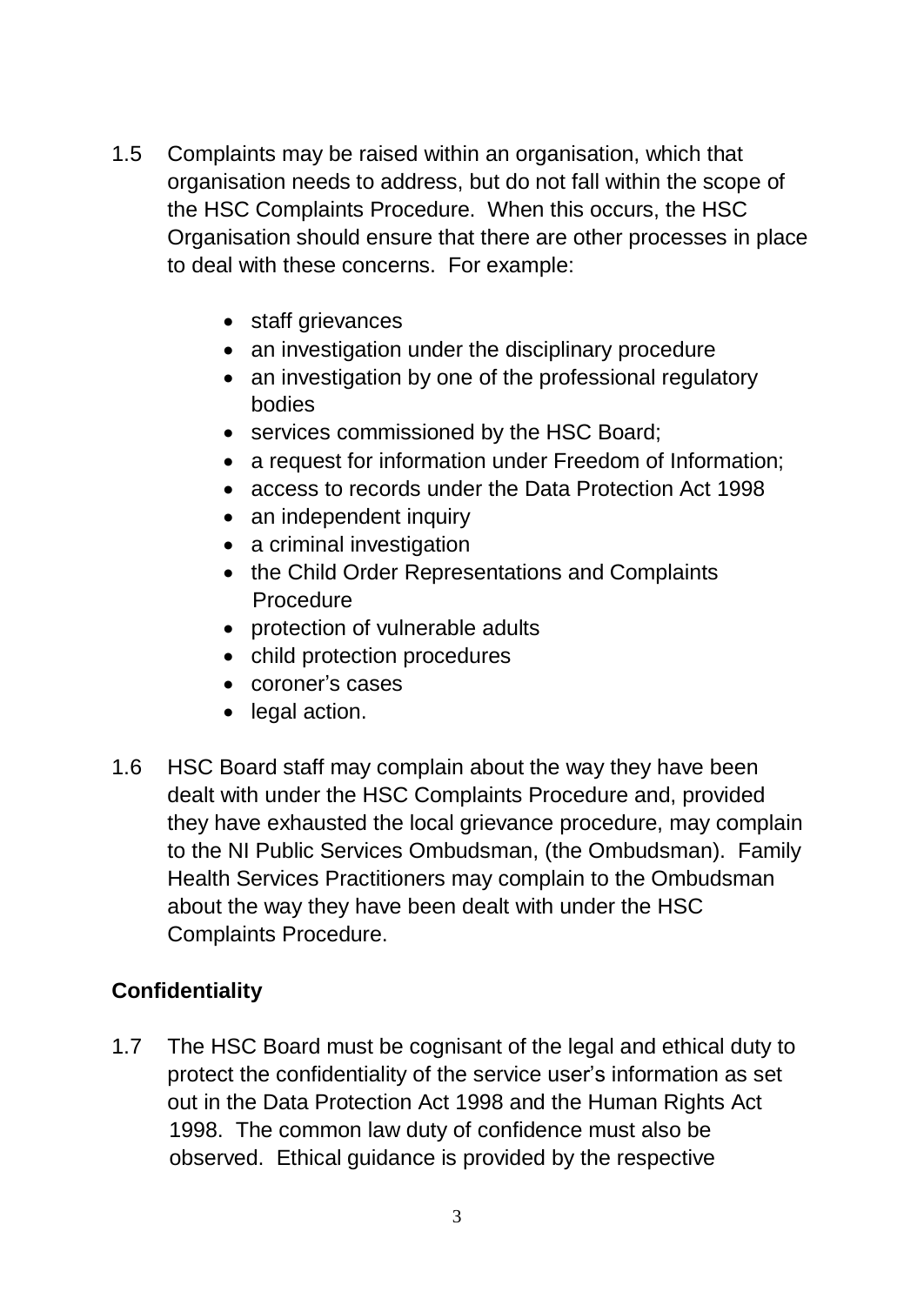professional bodies. It is not necessary to obtain the service user's express consent to the use of their personal information to investigate a complaint. However the service user's wishes should always be respected, unless there is an overriding public interest in continuing with the matter (paras 2.8 and 2.9).

# **2. Standards for Complaints Handling**

- 2.1 The standards and guidelines for complaints handling reflect the changing culture across health and social care with an increasing emphasis on the promotion of safety and quality and the need to be open, to learn and take action in order to reduce the risk of recurrence. The standards for HSC organisations in terms of complaints handling are: -
	- Accountability
	- Accessibility
	- Receiving complaints
	- Supporting complainants and staff
	- Investigation of complaints
	- Responding to complaints
	- Monitoring
	- Learning

These standards complement existing Controls Assurance Standards, the Quality Standards for Health and Social Care, the Nursing Homes and Residential Care Homes Standards and the Standards for Patient and Client Experience.

## **3. Standards and Guidelines for Resolution and Learning**

- 3.1 These provide HSC organisations with detailed, yet flexible, complaints handling arrangements designed to: -
	- Provide effective local resolution
	- Improve accessibility
	- Clarify the options for pursuing a complaint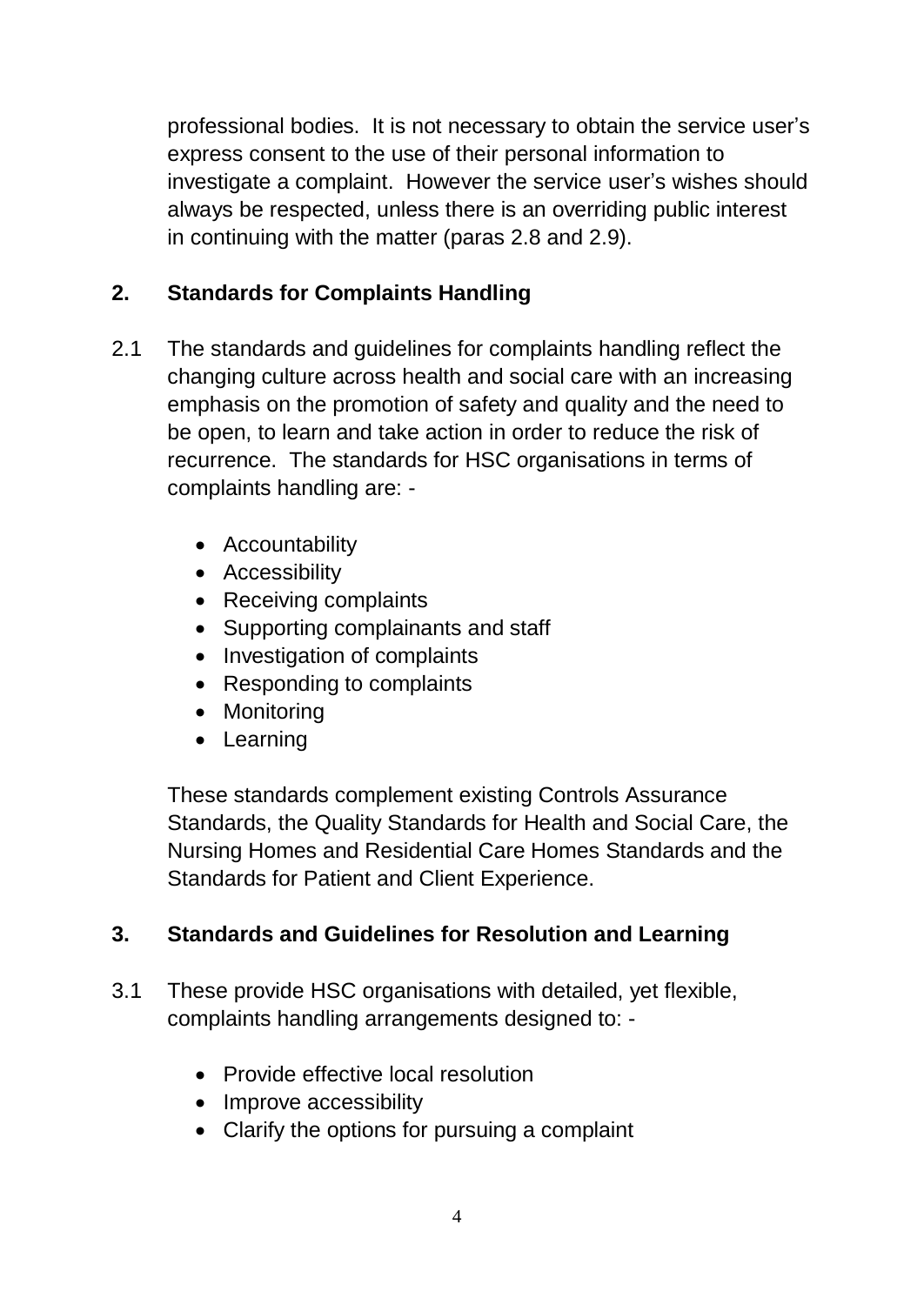- Promote the use and availability of support services, including advocacy
- Provide a well-defined process of investigation
- Promote the use of a range of investigative techniques
- Promote the use of a range of options for successful resolution, such as the use of independent experts, laypersons and conciliation
- Resolve complaints more quickly
- Provide flexibility in relation to target response times
- Provide an appropriate and proportionate response
- Provide clear lines of responsibility and accountability
- Improve record keeping, reporting and monitoring
- Increase opportunities for shared learning
- Provide confidentiality to protect staff and those who complain
- Promote fairness with clear procedures and guidance
- Increase openness through clear communications
- Value diversity, equality and human rights.
- 3.2 Complaints should be dealt with patience and empathy but there will be times when nothing further can reasonably be done to assist the complainant. The changes to the HSC Complaints Procedure introduce an "Unacceptable Actions" policy for handling unreasonable, vexatious or abusive complainants.

Where this is the case and further communications would place inappropriate demands on the HSC Board, staff and resources, consideration may need to be given to classifying the person making a complaint as an unreasonable, demanding or persistent complainant.

In determining arrangements for handling such complaints, staff need to ensure that the Complaints Procedure has been correctly implemented, appreciating that even habitual complainants may have grievances which contain some substance and identify the stage at which a complainant has become habitual.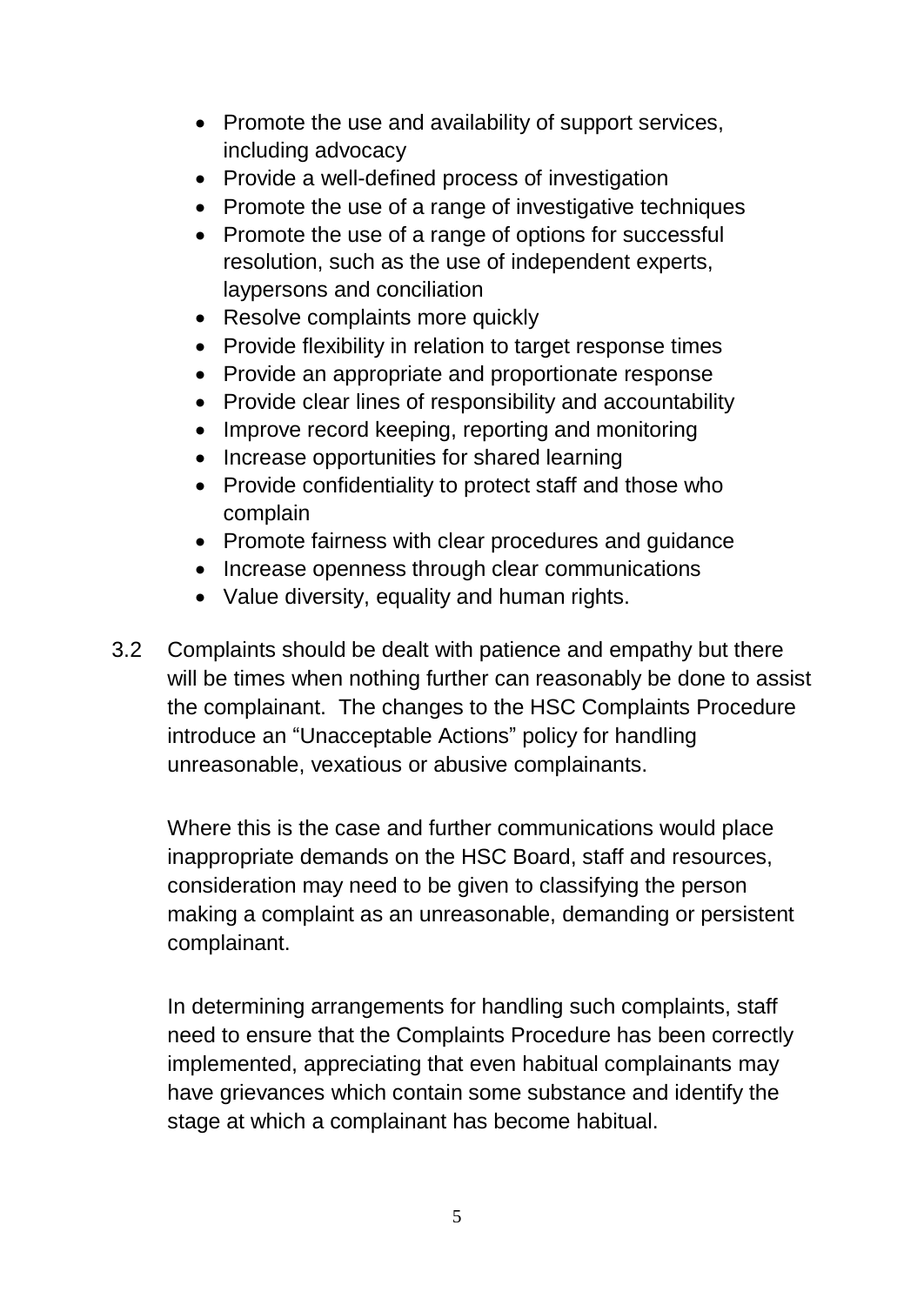The Unacceptable Actions Policy should only be used a last resort after all reasonable measures have been taken to resolve the complaint. The HSC Board will record all incidents of unacceptable actions by complainants.

#### 4. **Definitions**

#### 4.1 **Complaint:**

The HSC Complaints Procedure (Para 2.1) defines a complaint as:

#### **"an expression of dissatisfaction that requires a response".**

A criticism of a service or the quality of care, whether written or oral, becomes a complaint when it requires a response. A single communication may include more than one complaint.

It should be noted that complainants may not always use the word 'complaint'. They may offer a comment or suggestion that can be extremely helpful. It is important to recognise those comments that are really complaints and need to be handled as such.

#### 4.2 **Complainant:**

Complainants will be existing or former users of the HSC Board's services and facilities.

Where a complaint concerns family health services, complainants will be either existing or former patients of a practitioner who has arrangements with the HSC Board to provide family health services.

Complaints to the HSC Board may also be from existing or former users of services provided by a family health services practitioner where the complainant has requested that the HSC Board act as an "honest broker" or intermediary to assist in the local resolution of a complaint.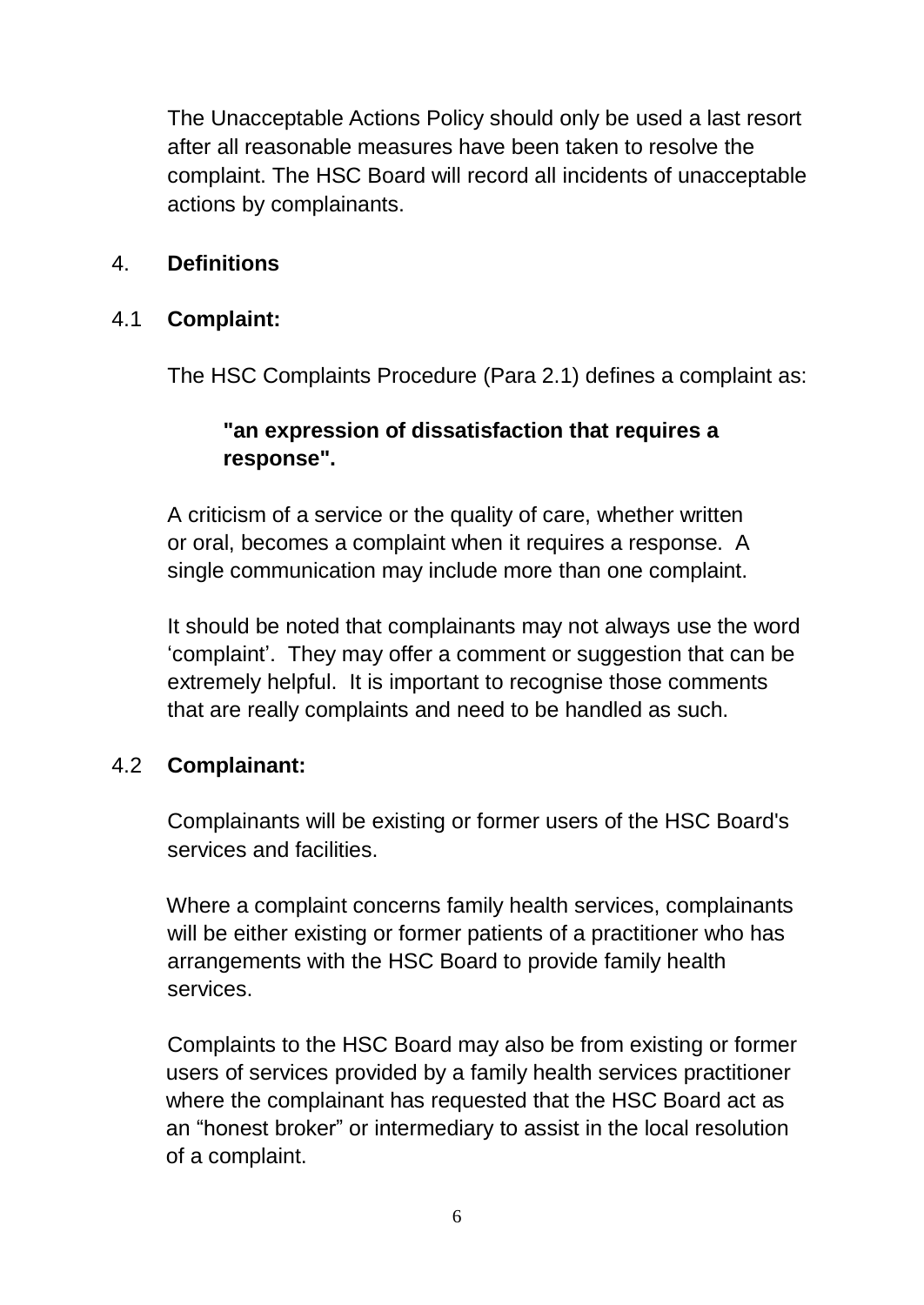#### 4.3 **Consent**

People may complain on behalf of existing or former patients/clients provided they have their consent. Complaints by a third party should be made with written consent of the individual concerned. There will be situations where it is not possible to obtain consent such as:

- where the individual is a child and not of sufficient age or understanding to make a complaint on their own behalf;
- where the individual is incapable (for example, rendered unconscious due to an accident; judgement impaired by learning disability, mental illness, brain injury, or serious communication problems);
- where the subject of the complaint is deceased.
- 4.4 Where a person is unable to act of him/herself, their consent shall not be required. However the Complaints Manager will determine whether the complainant has sufficient interest to act as a representative. The question of whether a complainant is suitable to make a representation depends, in particular on the need to respect the confidentiality of the patient. If it is determined that a person is not suitable to act as a representative, the Chief Executive (or senior person) must provide information in writing to the person outlining the reasons the decision has been taken.

# **5. Complaints concerning commissioning decisions by the HSC Board**

- 5.1 The HSC Board has arrangements in place to deal with complaints about commissioning decisions it has made. It will also respond to complaints about its own actions and decisions.
- 5.2 Complaints about a commissioning decision of the HSC Board may be made by, or on behalf of, any individual personally affected by a commissioning decision taken by the HSC Board. The HSC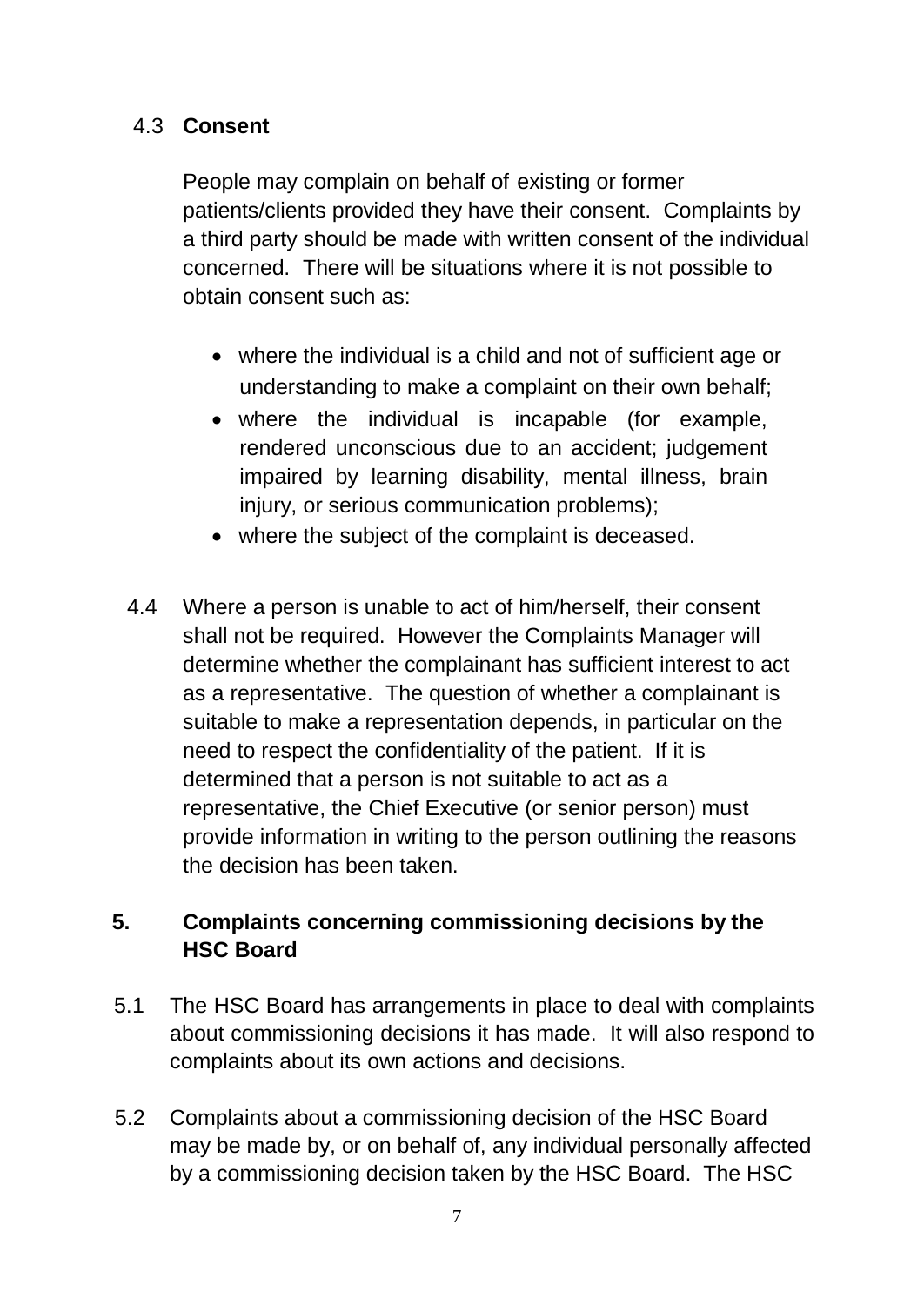Complaints Procedure may not deal with complaints about the merits of a decision where the HSC Board has acted properly and within its legal responsibilities.

5.3 The public or the Patient and Client Council may wish to raise general issues about commissioning decisions with the HSC Board and they should receive a full explanation of the HSC Board's policy. These are not, however, issues for the HSC Complaints Procedure.

# 6. **Local resolution of complaints concerning commissioning decisions by the HSC Board**

6.1 The HSC Board must have a local resolution process and designated complaints officers to deal with commissioning complaints and other complaints about the HSC Board's own actions and decisions.

The HSC Board's complaints officers are based at 12-22 Linenhall Street, Belfast, BT2 8BS

#### **Complaints Direct Line: 02895 363893 (Monday-Friday, 9am-5pm) Text Relay: 18001 0289536 3893 Email: [complaints.hscb@hscni.net](mailto:complaints.hscb@hscni.net)**

- 6.2 The primary objective of local resolution is to provide the fullest possible opportunity for investigation and resolution of the complaint, as quickly as is sensible in the circumstances. The emphasis is on complaints being dealt with quickly and, wherever possible, by those on the spot. The intention of local resolution is that it should be open, fair, flexible, and conciliatory. The complainant should be given the opportunity to understand all possible options for pursuing the complaint and the consequences of following any of these.
- 6.3 The process should encourage communication on all sides. The aim should be to resolve a complaint during this stage to the satisfaction of the complainant while being fair to staff. Rigid, bureaucratic, and legalistic approaches should be avoided at all stages of the procedure.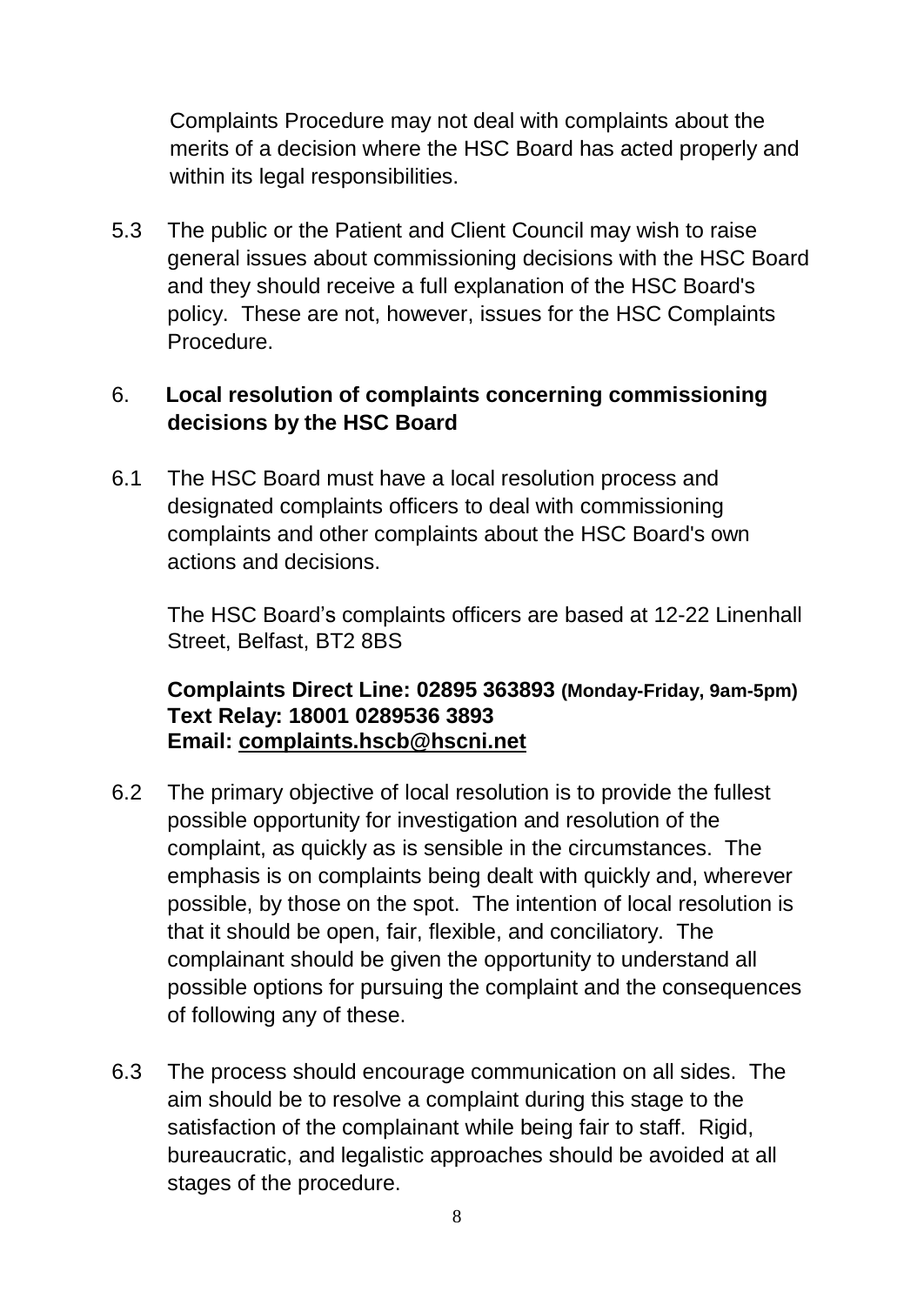- 6.4 Complaints can be submitted, in writing via email or letter or in person. All complainants should receive a positive and full response, free of jargon. The aim should be to satisfy the complainant that their concerns have been heeded, and offer an apology and explanation as appropriate, referring to any remedial action that is to follow.
- 6.5 In the context of local resolution for the HSC Board, for example, a member of staff from a relevant Directorate may respond directly to a complainant about a commissioning decision. The HSC Board's Complaints Office should, however, be made aware of the nature of the complaint and response.
- 6.6 The HSC Complaints Procedure (para 3.41) states that the Chief Executive may delegate responsibility for responding to a complaint, where in the interests of a prompt reply, a designated senior person may undertake the task.

# **7. HSC Board involvement in local resolution of complaints concerning Family Practitioner Services**

- 7.1. Where requested the HSC Board will act as 'honest broker' or intermediary in the resolution of a complaint. The objective for the HSC Board should be wherever possible to restore the trust between the patient and the practitioner/practice staff. In addition, if requested by a complainant and/or a Family Practitioner Service (FPS), the HSC Board's Complaints Office with the agreement of both parties may arrange for a lay person or conciliator to be appointed to assist in resolution of the complaint. The advice of an independent expert will only be sought to provide clarification on clinical matters or were there is a risk to patient/client safety.
- 7.1.1 Once agreement has been received for the HSC Board to act as Honest Broker, the HSC Board Complaints staff (on behalf of FPS) will make necessary arrangements. The HSC Board (on behalf of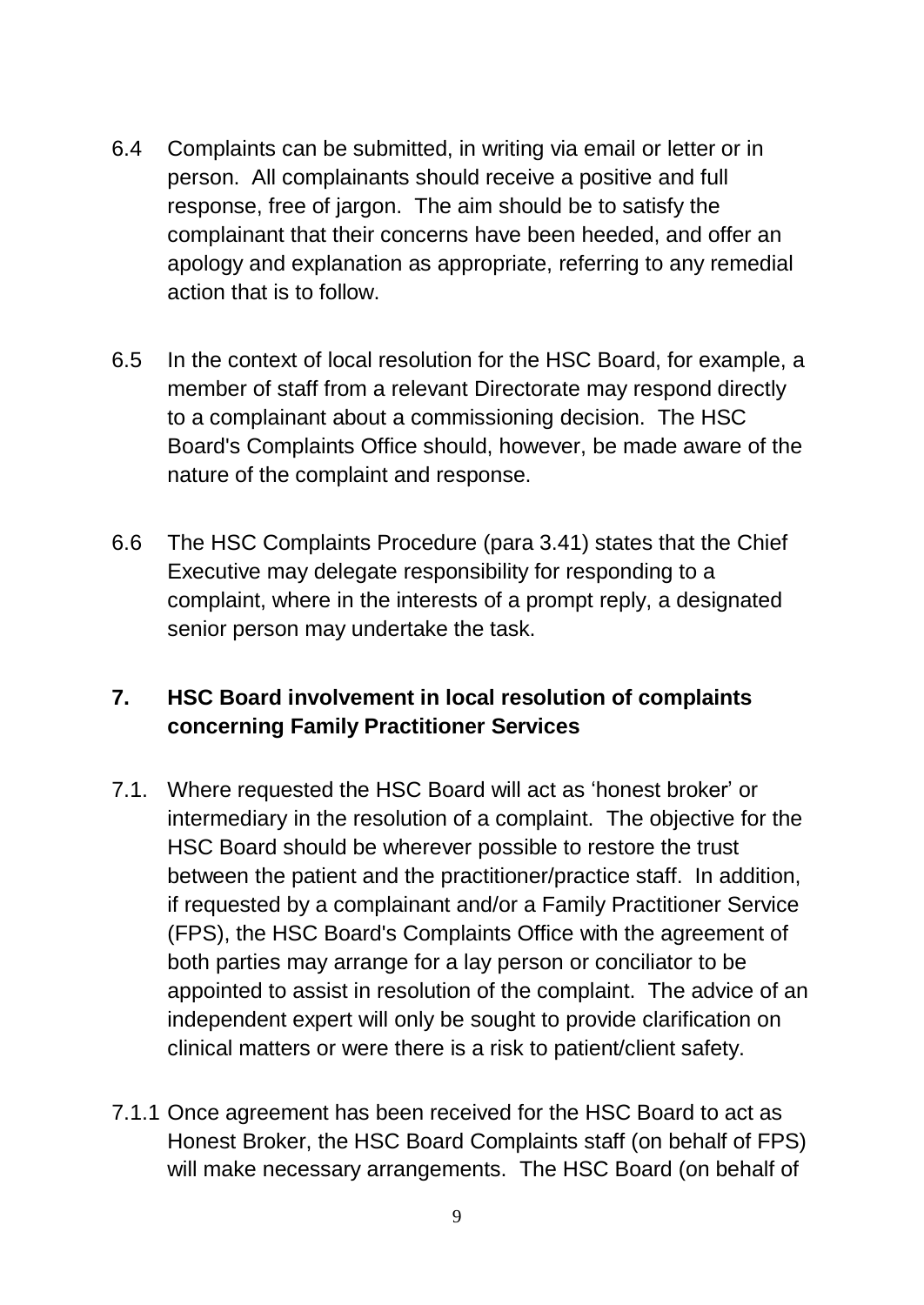FPS) is responsible for communicating with, ascertaining the availability of and formally appointing an appropriate lay person, conciliator or independent expert.

#### 7.2 **Lay Persons**

The HSC Board has a number of Independent Lay Persons who will operate as a pool for all HSC organisations. Lay Persons may be beneficial in providing an independent perspective of nonclinical or technical issues within the local resolution process.

They are not intended to act as advocates, conciliators or investigators and neither do they act on behalf of the Family Practitioner Service nor the complainant. The Lay Person's involvement is to bring about a resolution to the complaint and to provide assurances that the action taken was reasonable and proportionate to the issues raised.

Input from a Lay Person is valuable when testing issues such as communication, quality of written documents, attitudes and behaviours and access arrangements.

# 7.3 **Conciliation**

Conciliation is a process of examining and reviewing a complaint with the help of an independent person. The conciliator will assist all concerned to a better understanding of how the complaint has arisen. They will work to ensure that good communication takes place between both parties involved to enable them to resolve the complaint. It may not be appropriate in the majority of cases but it may be helpful in situations:

- where staff or practitioners feel the relationship with the complainant is difficult;
- when trust has broken down between the complainant and the practice/pharmacy/HSC organisation and both parties feel it would assist in the resolution of the complaint;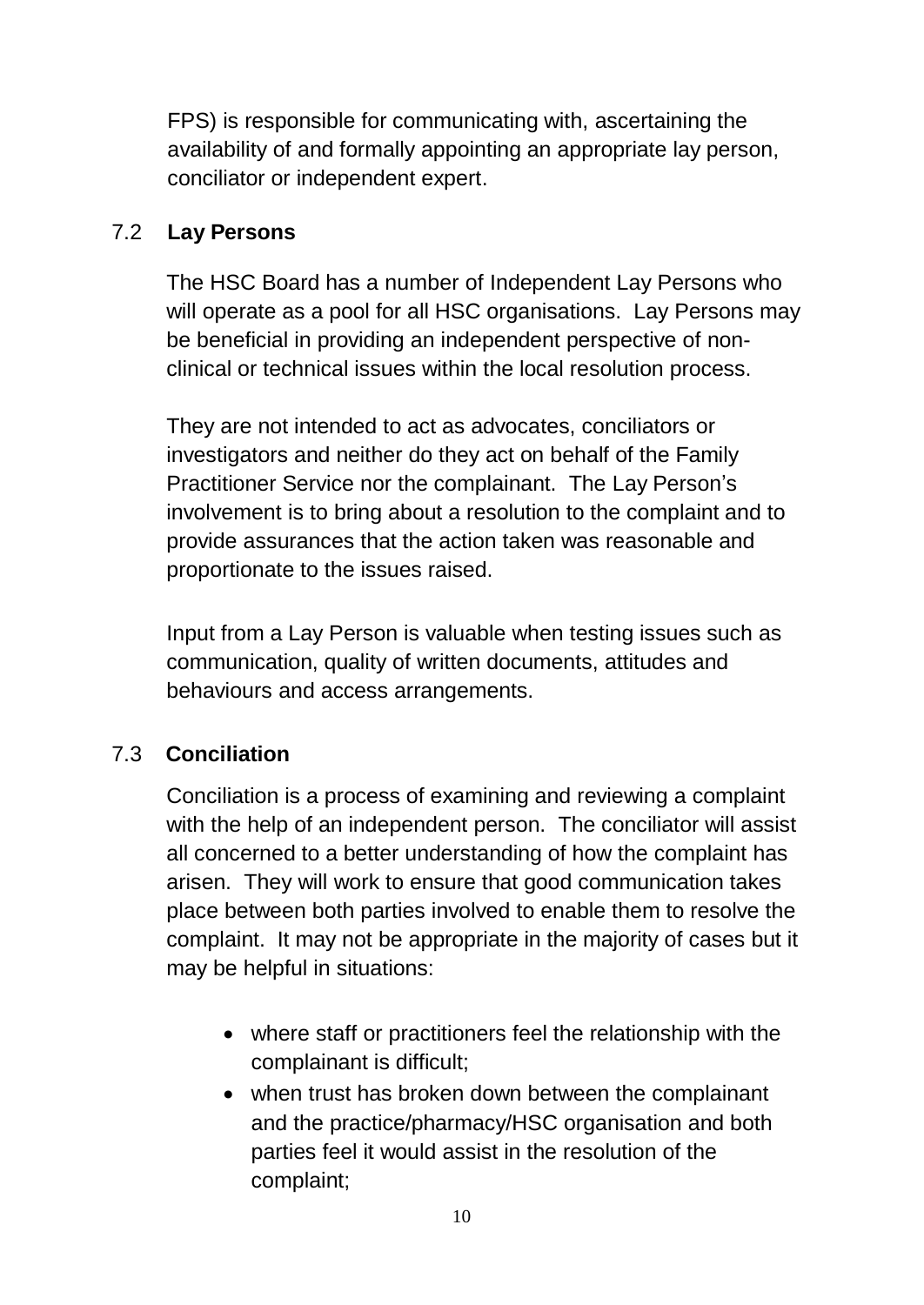• when there are misunderstandings with relatives during the treatment of the patient.

Conciliation is a voluntary process available to both the complainant and those named in the complaint. Either may request conciliation, but both must agree to the process being used. The HSC Board has developed a select list of providers for HSC and the HSC Board's Complaints Office holds these details.

## 7.4 **Independent Experts**

The use of an independent expert in the resolution of a complaint may be requested by the complainant or FPS at any time, or suggested by the HSC Board. The HSC Board complaints office may, however, seek an assurance from Integrated Care Professionals that the use of an Independent Expert is appropriate. In deciding whether independent advice should be offered, consideration must be given, in collaboration with the complainant, to the nature and complexity of the complaint and any attempts at earlier enhanced local resolution.

An independent expert may be considered beneficial where the complaint:

- cannot resolved locally;
- indicates a risk to public or patient safety;
- could give rise to a serious breakdown in relationships;
- threaten public confidence in services or damage reputation;
- to give an independent perspective on clinical issues.

The HSC organisation may decide to involve an independent expert in a complaint without the complainant's consent, outside the procedure, for the purposes of obtaining assurances regarding health and social care practice.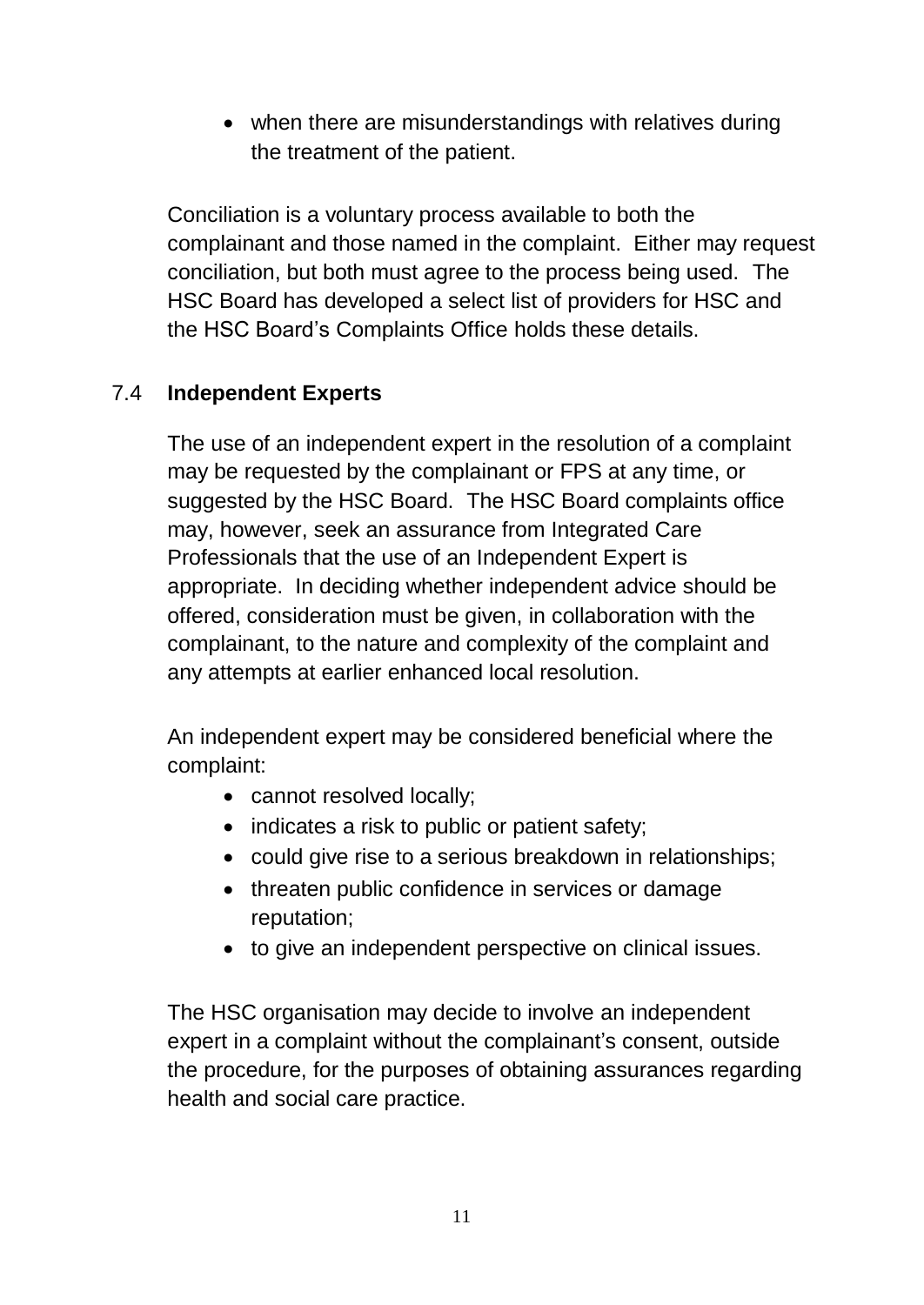#### 8. **Receipt of Complaints**

- 8.1 Complaints received orally should be dealt with by staff promptly, sympathetically and constructively. A statement should be taken and a record kept on file. Such complaints should be dealt with according to the principles of local resolution and should be resolved immediately or within two days of receipt.
- 8.2 Oral complaints which cannot be resolved to the complainant's satisfaction should be referred to the HSC Board's Complaints Office. Similarly a statement should be taken from the complainant and a record kept.
- 8.3 Complaints received through the Private Office of the Department of Health (NI) will be forwarded to the HSC Board's Complaints Office which will arrange for an acknowledgement and the preparation of a response. When the reply is ready it will be signed by the Chief Executive (or designated senior person).
- 8.4 Complaints addressed directly to the HSC Board Chairman or Chief Executive, such as those from Members of Parliament, Members of the Legislative Assembly, District Councillors etc, will be dealt with as in 8.3 above.
- 8.5 Complaints received from members of the public and others not specified above, will be forwarded to the HSC Board's Complaints Office who will arrange for an acknowledgement and the preparation of a response from the Chief Executive (or designated senior person).
- 8.6 Complaints concerning a HSC Board staff member will be investigated by the relevant Directorate who will take the appropriate action. The HSC Board's Complaints Office should, however, be made aware of the nature of the complaint and response.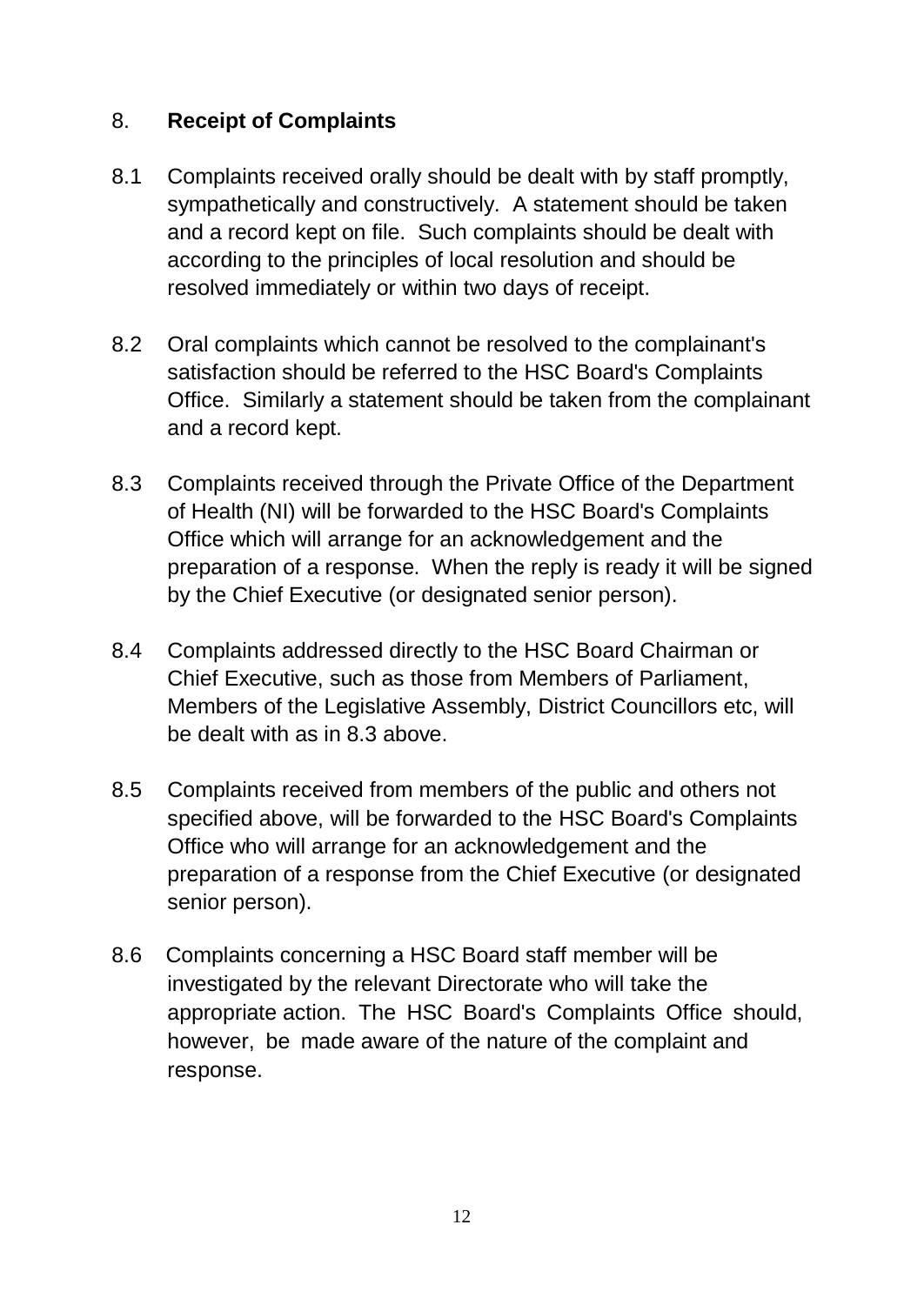# **FPS Complaints received by the Board**

- 8.7 Complainants will receive an acknowledgement within 2 working days, their complaint will be investigated thoroughly, treated confidentially and responded to fully in writing within 20 working days.
- 8.8 If there is a delay in meeting the timescales set, the complainant will be advised of the situation and when a response is expected. Complainants will be also advised of what action they can take should they remain dissatisfied following consideration of the response.

## **Board Complaints received by the HSCB**

- 8.9 Complainants will receive an acknowledgement within 2 working days, their complaint will be investigated thoroughly, treated confidentially and responded to fully in writing within 20 working days.
- 8.10 Written responses to complaints will be under the signature of the Chief Executive or a designated senior person.
- 8.11 Complainants will be advised of what action they can take should they remain dissatisfied following consideration of the response, which will include recourse to the Northern Ireland Public Services Ombudsman (the Ombudsman). Complainants must bring their complaint to the Ombudsman within 6 months following completion of the HSC Board's internal complaints process.

Northern Ireland Public Services Ombudsman 33 Wellington Place **Belfast** BT1 6HN Freephone: 0800 343424 Email: [nipso@nipso.org.uk](mailto:nipso@nipso.org.uk)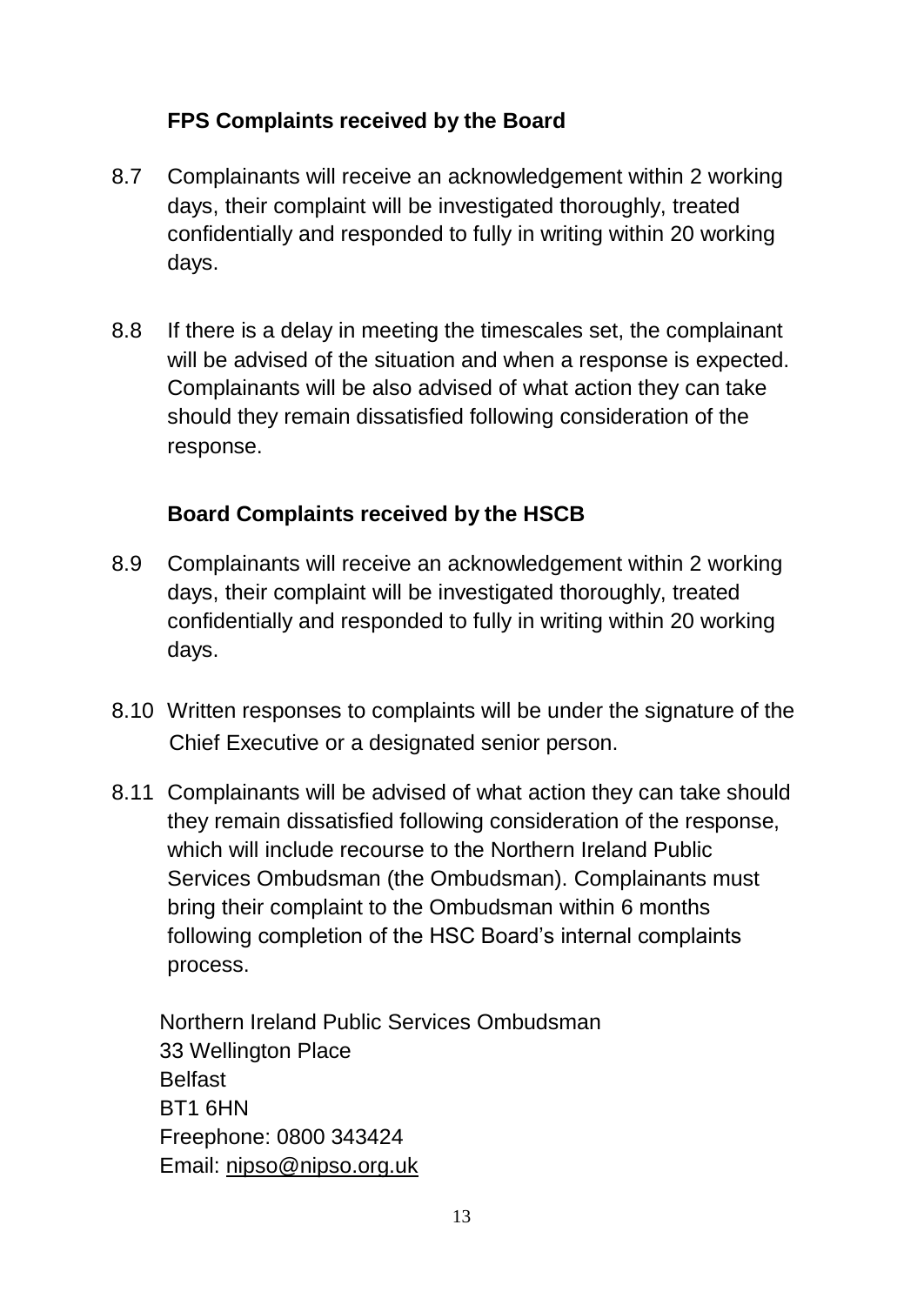- 8.12 Where a complaint is received by the HSC Board in error, the Complaints Office should ensure that it is passed immediately to the correct body with the consent of the complainant.
- 8.13 If timescales will not be adhered to, the complainant will be provided with an explanation for the delay and when a response should will be expected.

## 9. **Northern Ireland Public Services Ombudsman**

9.1 All papers relating to the local resolution stage will be made available to the Ombudsman where such a case has been referred by the complainant to the Ombudsman for investigation.

# 10. **Complaints Monitoring**

- 10.1 Under the HSC Complaints Procedure the complaints handling role and responsibilities of the HSC Board are to monitor complaints processes, outcomes and service improvement; and dissemination of learning. The use of this information will also inform commissioning processes and purchasing decisions.
- 10.2 The operation and effectiveness of the HSC Complaints Procedure will be monitored continuously. A Regional Complaints Sub-Group (HSC Board/Public Health Agency/Patient & Client Council) has been established and will meet on a bi-monthly basis to consider analysis of information pertaining to HSC Board complaints, Family Practitioner complaints and HSC Trust complaints. The Regional Complaints Sub-Group, will identify what learning should be cascaded regionally to ensure policies and practices are amended as a result of complaints. This information will inform a regional learning communication.
- 10.3 This includes monitoring of the subject of complaints raised, the particular specialties they relate to and/or their locality, as well as ensuring that there are appropriate systems in place to manage complaints, that complaints are responded to comprehensively and in a timely manner and that in enhancing the local resolution stage,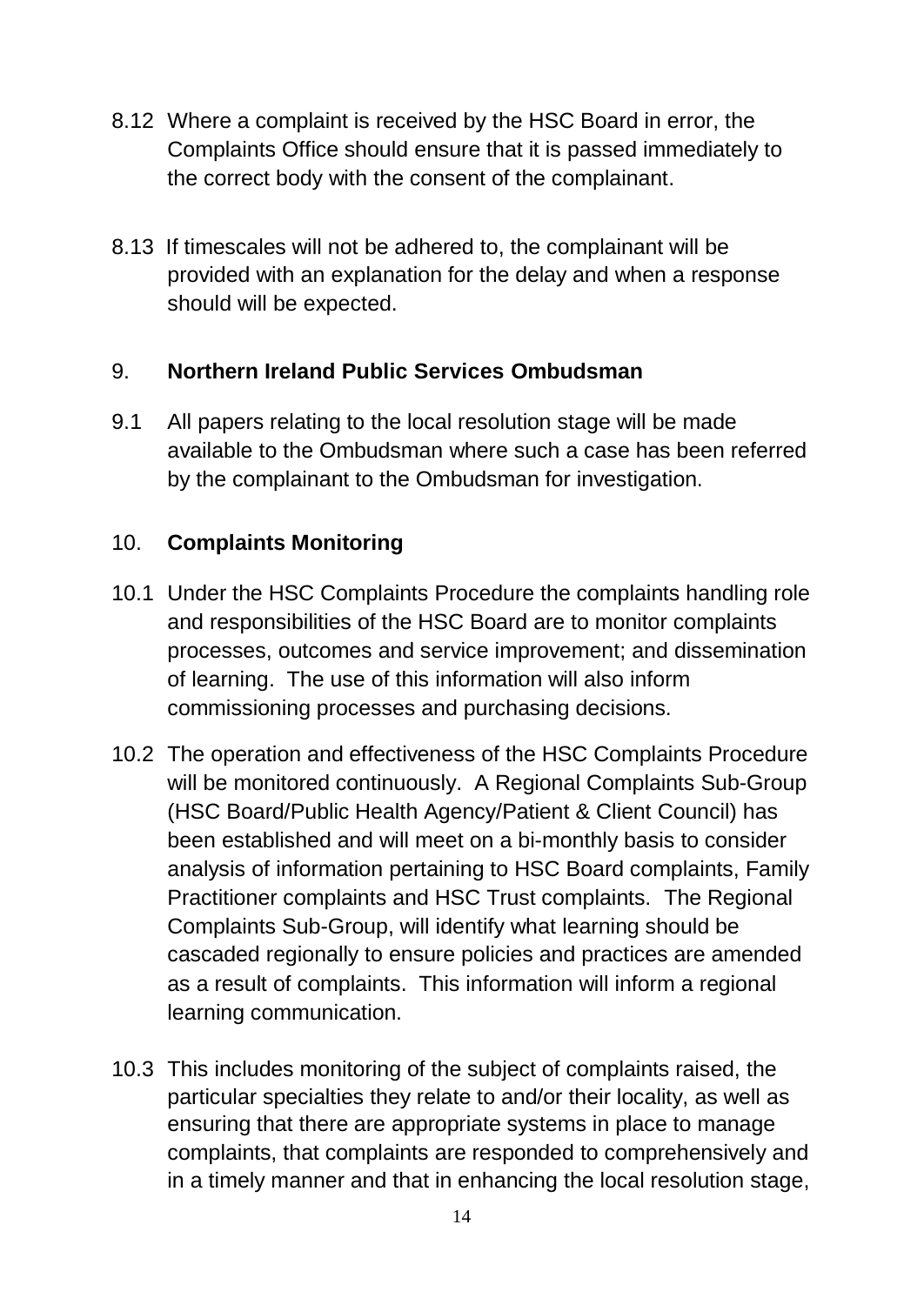complaints can be resolved more quickly and as close to the source as possible.

10.4 Monitoring information will be: -

# (i) **Health and Social Care Board**

Regular statistical information must be made available in respect of complaints received from existing or former service users regarding commissioning decisions of the HSC Board, or from those being denied a service as a consequence of commissioning decisions of the HSC Board, and its actions and responses.

## (ii) **Family Practitioner Services**

The HSC Complaints Procedure requires Family Practitioners to forward to the HSC Board's Complaints Office an anonymised copy of each complaint and its subsequent response within 3 working days of issue of the response. Family Practitioners are also required to forward to the HSC Board's Complaints Office any other significant correspondence or report relating to the complaint and; copies of any correspondence received from the Ombudsman.

## (Iii) **Health and Social Care Trusts**

HSC Trusts will supply monthly returns that provide a summary of all complaints received, their site location, classification of complaint (eg treatment and care, communication, staff attitude), response time and a summary of the outcome of the investigation and any actions taken or to be taken. These returns will also include details of complaints relating to out of hours services, independent sector providers (where the Trust has commissioned the care/service) and prison healthcare (South Eastern HSC Trust).